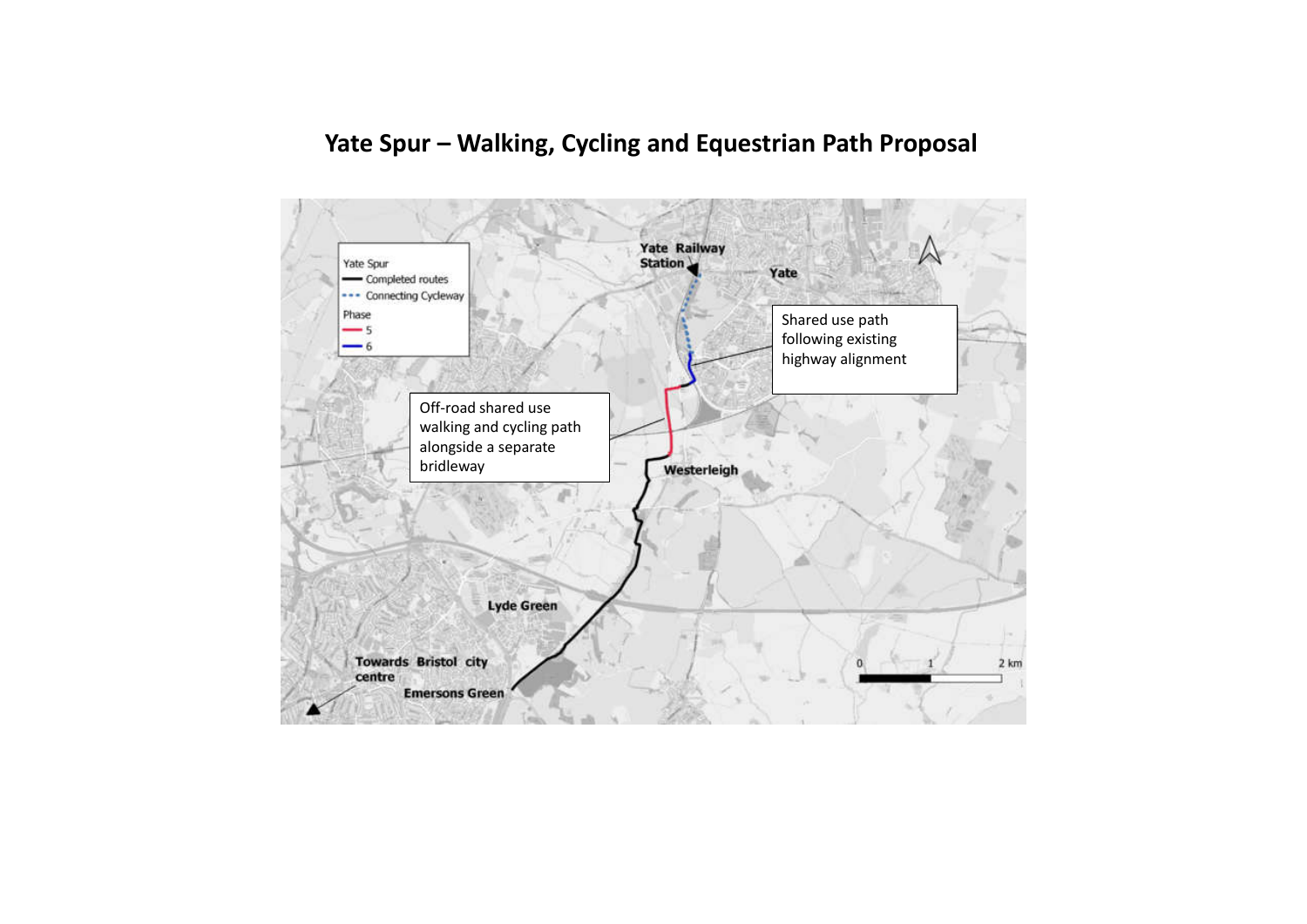#### **Introduction**

The Yate Spur path is being improved to provide a cycle route between the Yate, the East Fringes of Bristol via Bristol and Bath railway path and the ring road cycle path. Large sections of the path have been completed as far north as Dodmore Crossing in Westerleigh.

The purpose of this scheme is to complete the off -road route thus enhancing safety for cyclists and further encouraging walking. The scheme will also include a section equestrian path, connecting to the wider equestrian network in the area.

### **First section - Westerleigh Village**

- $\mathbf{1}$  $\frac{1}{2}$  $\overline{2}$ 3  $\frac{4}{5}$ 4  $5<sup>1</sup>$ 
	- Existing Restricted Byway to be refreshed to full 3m and resurfaced

A new off -road route will be introduced: 3.5m shared use cycling and walking path with a 1m buffer for a 2m wide equestrian path. Fence along west edge of route, 0.5m from path

New 4m -wide bridge or culvert crossing the watercourse. Equestrians to use shared use path

Gates for farm vehicle at this location to be replaced

Equestrian route to use existing path under the railway arch, 5m wide shared use path

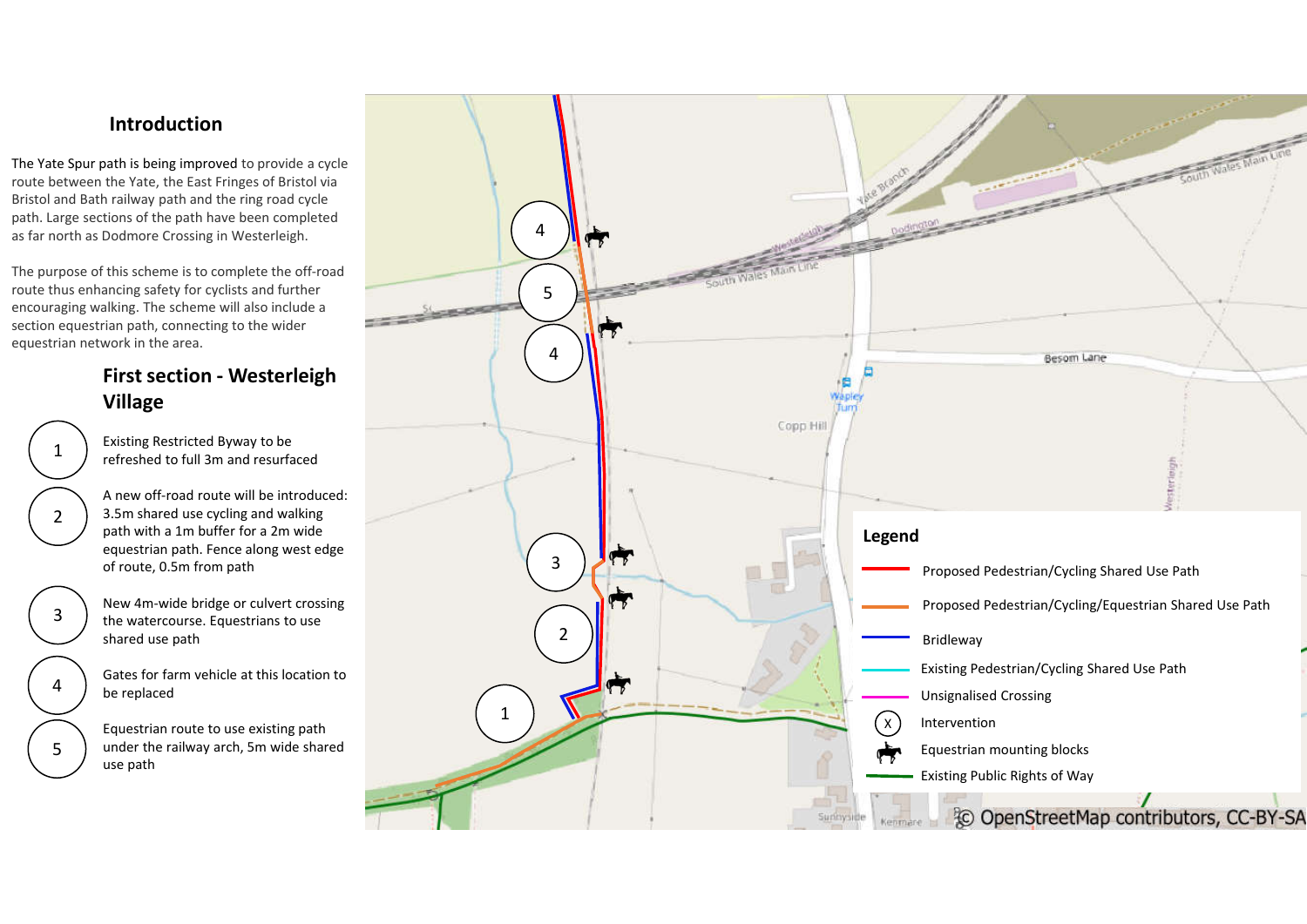## **Middle Section – Westerleigh Road**

- 10mx10m area for horses to turn, with mounting boxes
- Existing kerb to be tied into new and resurfaced track

Junction upgraded to improve facility for pedestrians and cyclists, with dropped kerbs and tactile paving introduced along with a crossing island

Proposed cycle slip to allow cyclists to join the shared use path

10

 $6 -$ <br>7

 $\overline{7}$ 

6

8

9

Space beneath railway bridge is constrained, therefore carriageway width to be reduced to 6m at bridge (3m wide lanes in each direction) to accommodate a 3m wide shared use path and 0.5m separator